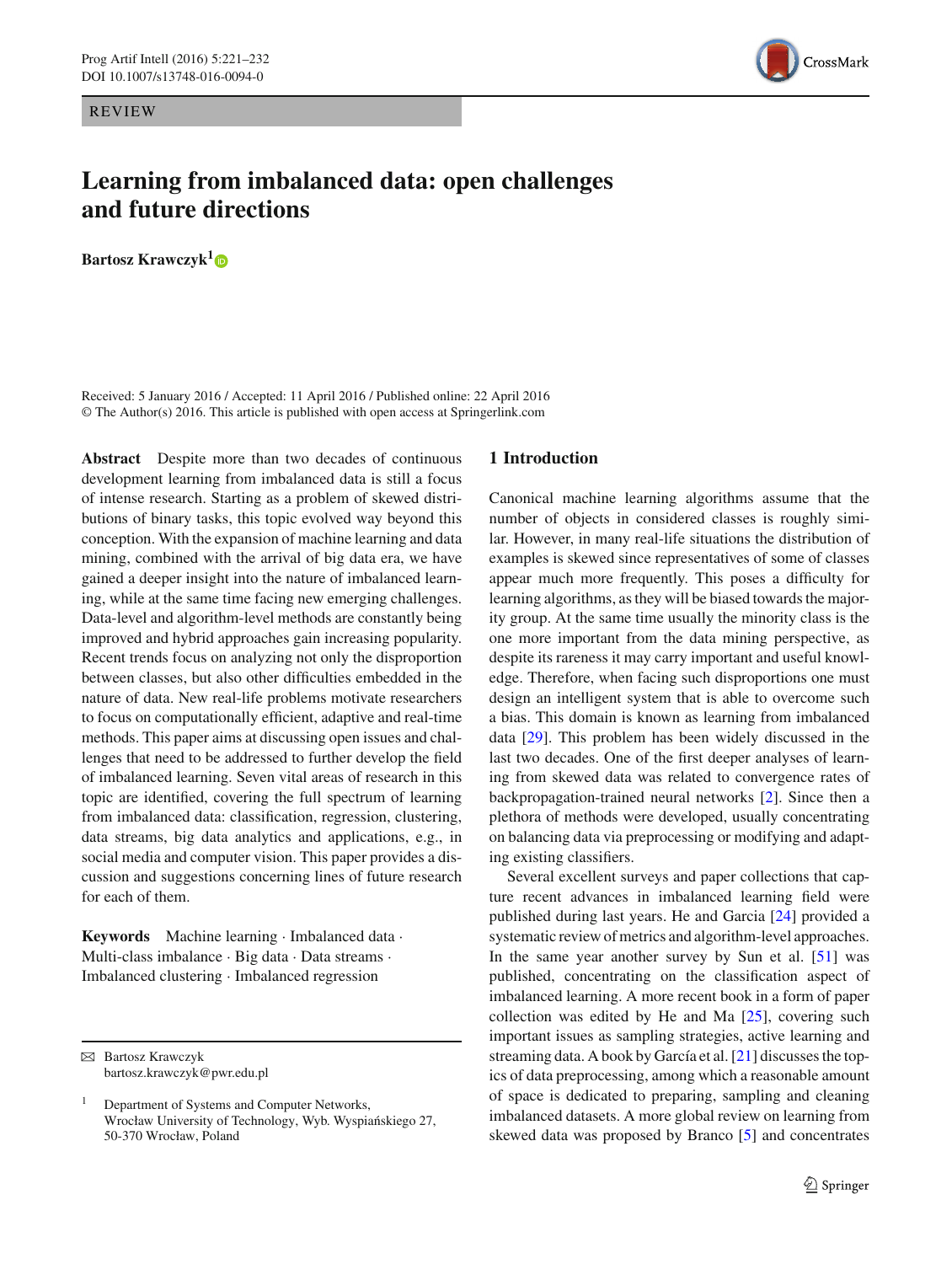on a more general issue of imbalanced predictive modeling. Among more specialized discussions on this topic a thorough survey on ensemble learning by Galar et al. [\[17](#page-10-4)], an indepth insight into imbalanced data characteristics by López et al. [\[36\]](#page-10-5) and discussion on new perspectives for evaluation classifiers on skewed datasets [\[42\]](#page-10-6) deserve mentioning.

Contrary to mentioned works this paper is not an exhaustive review of existing methodologies. Instead it aims to discuss open challenges and future directions in learning from imbalanced data. It points to important issues that are yet to be addressed in order to gain a deeper understanding of this vast field. It discusses emerging topics and contemporary applications that require new methods for managing data imbalance.

The scope of this paper is not limited to classification problems that seem to capture the majority of focus in the imbalanced domain. Instead it discusses the varied forms of learning where data imbalance may be the issue. Seven vital areas are identified and open challenges in each of them are highlighted. These include classification of binary and multi-class problems, multi-label and multi-instance learning, semi-supervised and unsupervised handling of imbalanced datasets, performing regression on skewed examples, learning from imbalanced data streams in stationary and drifting environments, and finally large scale and big data cases. Along with a detailed discussion of these open topics, we present our position on promising research directions that should be explored to address these challenges.

The remaining part of this manuscript is organized as follows. Next section gives a necessary background on the imbalanced learning domain. Section [3](#page-2-0) discusses open challenges in binary classification, while Sect. [4](#page-4-0) expands this to multi-class problems. Going beyond these popular tasks Sect. [6](#page-6-0) presents future directions in imbalanced regression and Sect. [7](#page-7-0) in semi-supervised, active and unsupervised learning. Perspectives on mining imbalanced streaming and big data are given in Sects. [8](#page-7-1) and [9.](#page-8-0) The final section concludes this paper.

## <span id="page-1-0"></span>**2 Learning from imbalanced data: preliminaries**

This section introduces basic concepts related to imbalanced learning and presents the nomenclature used during discussing open challenges and future directions in following sections. Recent and emerging applications that face the difficulty of skewed class distributions are also discussed.

#### **2.1 Tackling imbalanced data**

We may distinguish three main approaches to learning from imbalanced data:

- *Data-level methods* that modify the collection of examples to balance distributions and/or remove difficult samples.
- *Algorithm-level methods* that directly modify existing learning algorithms to alleviate the bias towards majority objects and adapt them to mining data with skewed distributions.
- *Hybrid methods* that combine the advantages of two previous groups.

Let us now present a short overview of the mentioned approaches.

Data-level methods: concentrate on modifying the training set to make it suitable for a standard learning algorithm. With respect to balancing distributions we may distinguish approaches that generate new objects for minority groups (oversampling) and that remove examples from majority groups (undersampling). Standard approaches use random approach for selection of target samples for preprocessing. However, this often leads to removal of important samples or introduction of meaningless new objects. Therefore, more advanced methods were proposed that try to maintain structures of groups and/or generate new data according to underlying distributions [\[9](#page-9-2)]. This family of algorithms also consists of solutions for cleaning overlapping objects and removing noisy examples that may negatively affect learners [\[49\]](#page-11-1).

Algorithm-level methods: concentrate on modifying existing learners to alleviate their bias towards majority groups. This requires a good insight into the modified learning algorithm and a precise identification of reasons for its failure in mining skewed distributions. The most popular branch is cost-sensitive approaches [\[67\]](#page-11-2). Here, given learner is modified to incorporate varying penalty for each of considered groups of examples. This way by assigning a higher cost to less represented set of objects we boost its importance during the learning process (which should aim at minimizing the global cost associated with mistakes). It must be noted that for many real-life problems it is difficult to set the actual values in the cost matrix and often they are not given by expert beforehand. Another algorithm-level solution is to apply one-class learning that focuses on target group, creating a data description [\[28](#page-10-7)]. This way we eliminate bias towards any group, as we concentrate only on a single set of objects. One, however, needs some specialized methods to use one-class learners for more complex problems [\[33\]](#page-10-8).

Hybrid methods: concentrate on combining previously mentioned approaches to extract their strong points and reduce their weaknesses [\[63](#page-11-3)]. Merging data-level solutions with classifier ensembles [\[64\]](#page-11-4), resulting in robust and efficient learners [\[34\]](#page-10-9) is highly popular. There are some works that propose hybridization of sampling and cost-sensitive learning [\[57\]](#page-11-5).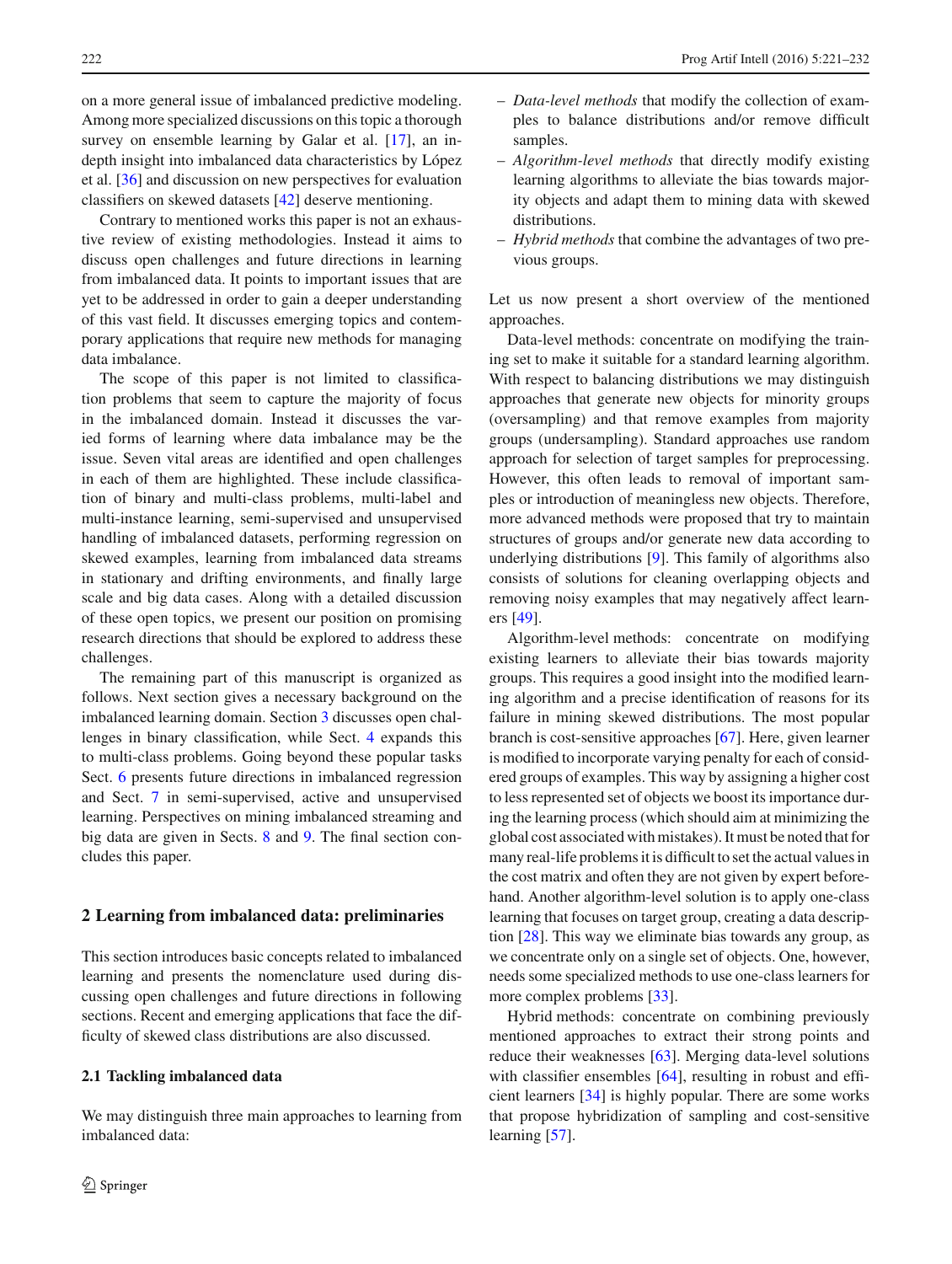<span id="page-2-1"></span>

| Application area                             | Problem description                                                                       |
|----------------------------------------------|-------------------------------------------------------------------------------------------|
| Activity recognition $[19]$                  | Detection of rare or less-frequent activities (multi-class problem)                       |
| Behavior analysis [3]                        | Recognition of dangerous behavior (binary problem)                                        |
| Cancer malignancy grading $\lceil 30 \rceil$ | Analyzing the cancer severity (binary and multi-class problem)                            |
| Hyperspectral data analysis [50]             | Classification of varying areas in multi-dimensional images (multi-class problem)         |
| Industrial systems monitoring [44]           | Fault detection in industrial machinery (binary problem)                                  |
| Sentiment analysis [65]                      | Emotion and temper recognition in text (binary and multi-class problem)                   |
| Software defect prediction [48]              | Recognition of errors in code blocks (binary problem)                                     |
| Target detection [45]                        | Classification of specified targets appearing with varied frequency (multi-class problem) |
| Text mining [39]                             | Detecting relations in literature (binary problem)                                        |
| Video mining $[20]$                          | Recognizing objects and actions in video sequences (binary and multi-class problem)       |

#### **2.2 Real-life imbalanced problems**

Developments in learning from imbalanced data have been mainly motivated by numerous real-life applications in which we face the problem of uneven data representation. In such cases the minority class is usually the more important one and hence we require methods to improve its recognition rates. This is closely related with important issues like preventing malicious attacks, detecting life-threatening diseases, managing atypical behavior in social networks or handling rare cases in monitoring systems.

A list of selected recent real-life problems that have embedded the class imbalance difficulty is presented in Table [1.](#page-2-1)

## <span id="page-2-0"></span>**3 Binary imbalanced classification**

Binary classification problems can be considered as the most developed branch of learning from imbalanced data [\[51](#page-11-0)]. This task originates from various real-life applications, like medicine (sick vs. healthy), computer security (valid activity vs. unauthorized or malicious one), or computer vision (target object vs. background). In such a scenario the relationship between classes is well defined: one of them is a majority, while the other is a minority group. This allows for many straightforward approaches to balance the distributions or shift classifiers towards the minority class. Despite numerous works on this topic there are still many open challenges that need to be addressed. We identify the following future directions of research.

## <span id="page-2-2"></span>**3.1 Analyzing the structure of classes**

One of the most interesting directions in binary imbalanced classification is the notion that imbalance ratio is not the sole source of learning difficulties. Even if the disproportion is high, but both classes are well represented and come from non-overlapping distributions we may obtain good classification rates using canonical classifiers. Degradation of performance may also be caused by the presence of difficult examples, especially within the minority class [\[35\]](#page-10-16). Recent work of Napierala and Stefanowski [\[40](#page-10-17)] proposed to analyze the neighborhood of each minority class example and assign it to one of four predefined groups: safe, borderline, rare and outliers. This allows to shed new light onto imbalanced datasets and analyze their difficulty from the minority class structure perspective. Such a proposal interestingly expands the understanding of difficulties embedded in the nature of data. This can be seen as a starting point for promising future research.

Following directions should be taken in order to fully understand and exploit the role of minority class structure:

- It is important to propose new classifiers that can either directly or indirectly incorporate this background knowledge about objects into their training procedure. Thus, when designing an efficient classifier one must not only alleviate the bias towards the majority class, but also pay attention to difficulties of individual minority examples. Preliminary works present in the literature show the high potential of this solution [\[4](#page-9-4)[,32](#page-10-18)].
- The same idea can be carried over to data preprocessing approaches. Here established structure of the minority class would allow for selecting important or difficult samples to concentrate on. This way we may vary the level of oversampling according to example types (first idea can be tracked to ADASYN method that ignored safe examples [\[23\]](#page-10-19)) or supervise the undersampling procedure in order not to discard the important minority representatives.
- Separate studies should be done on the role of noisy / outlier samples in minority class. Recent work by Sáez et al. [\[47\]](#page-10-20) suggests to remove such examples. However, when dealing with small sample sizes further reduc-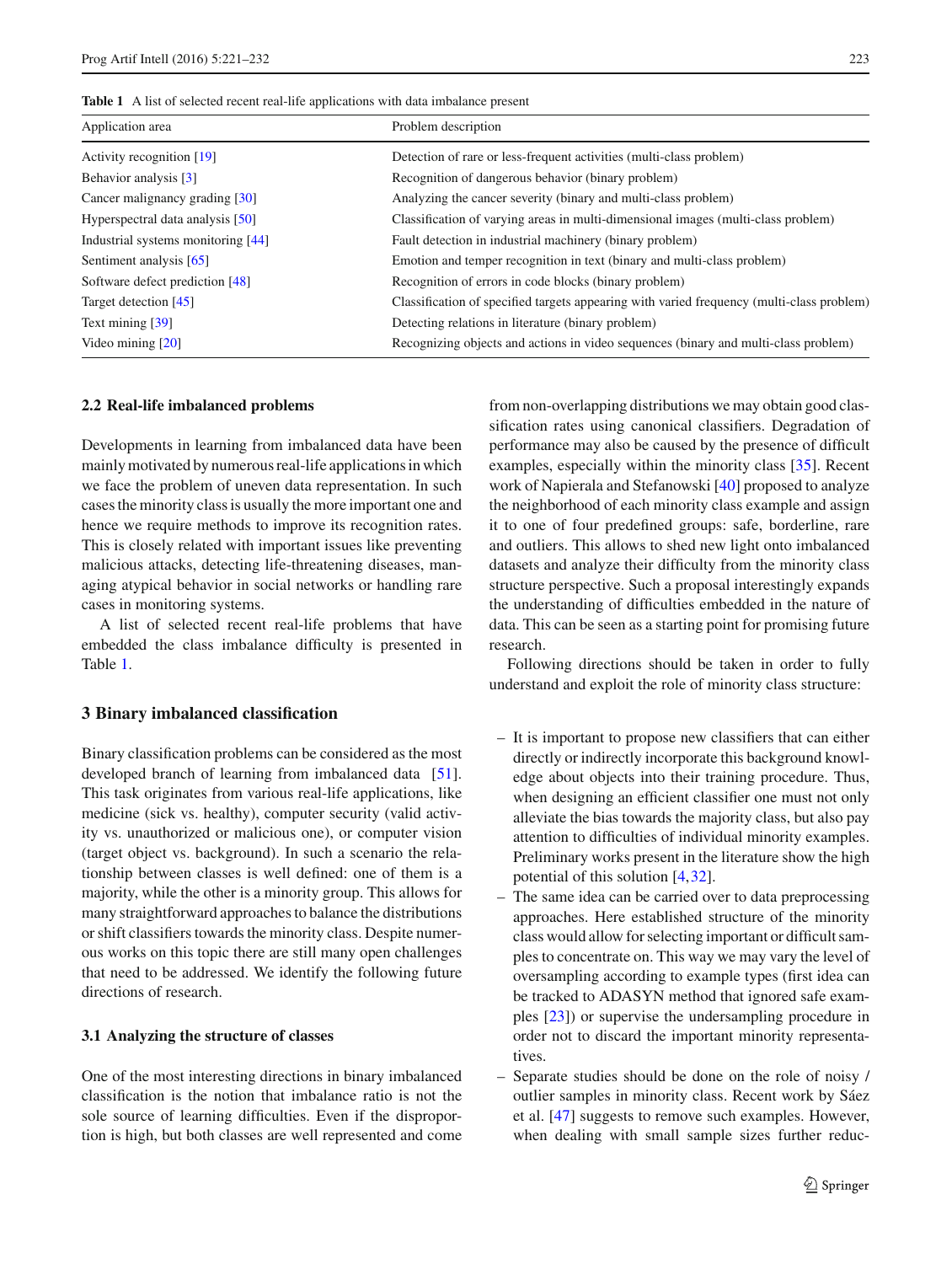tions may be dangerous. Additionally, how one can be sure that given object is an actual noise or outlier and not an inappropriately sampled minority representative? Thus removing such example may lead to wrong classification of potential new objects to appear in its neighborhood.

– The current labeling method for identifying types of minority objects relies on *k*-nearest neighbors (with *k* = 5) or kernel methods. This, however, strongly implies uniform distribution of data. It seems promising to propose adaptive methods that will adjust the size of analyzed neighborhood according to local densities or chunk sizes.

# <span id="page-3-0"></span>**3.2 Extreme class imbalance**

Another important issue is related to the disproportion between classes. Most of the contemporary works in class imbalance concentrate on imbalance ratios ranging from 1:4 up to 1:100. However, there is a lack of studies on the classification of extremely imbalanced datasets. In real-life applications such as fraud detection [\[61](#page-11-9)] or cheminformatics [\[12](#page-10-21)] we may deal with problems with imbalance ratio ranging from 1:1000 up to 1:5000. This poses new challenges to data preprocessing and classification algorithms, as they must be adjusted to such extreme scenarios.

Following directions should be taken in order to gain a better insight into classification of extremely imbalanced datasets:

- In cases with such a high imbalance the minority class is often poorly represented and lacks a clear structure. Therefore, straightforward application of preprocessing methods that rely on relations between minority objects (like SMOTE) can actually deteriorate the classification performance. Using randomized methods may also be inadvisable due to a high potential variance induced by the imbalance ratio. Methods that will be able to empower the minority class and predict or reconstruct a potential class structure seem to be a promising direction.
- Another possible research track to be envisioned relies on decomposition of the original problem into a set of subproblems, each characterized by a reduced imbalance ratio. Then canonical methods could be used. This approach, however, requires a two-way development: (i) algorithms for meaningful problem division and (ii) algorithms for reconstruction of the original extremely imbalanced task.
- Third challenge lies in efficient extraction of features for such problems. Internet transactions or protein data are characterized by potentially high-dimensional and sparse feature spaces. Furthermore one can predict emergence of such problems in social networks and computer vision.

This calls for development of new approaches for representing such data that will allow at the same time for an efficient processing and boosting discrimination of the minority class.

## **3.3 Classifier's output adjustment**

As mentioned in Sect. [2](#page-1-0) methods for addressing class imbalance are either concentrating on modifying the learning algorithm or the training set. However, as noted by Provost [\[43](#page-10-22)], simply changing the data distribution without considering the imbalance effect on the classification output (and thus adjusting it properly) may be misleading. Recent studies show that weighting or putting a threshold on continuous output of a classifier (known also as support functions or class probability estimates) can often lead to better results than data resampling and may be applied to any conventional classifier [\[31](#page-10-23),[66\]](#page-11-10).

Following directions should be taken in order to further develop classifier's output compensation for imbalanced data:

- Currently the output is being adjusted for each class separately, using the same value of compensation parameter for each classified object. However, from our previous discussion we may see that the minority class usually is not uniform and difficulty level may vary among objects within. Therefore, it is interesting to develop new methods that will be able to take into consideration the characteristics of classified example and adjust classifier's output individually for each new object.
- A drawback of methods based on output adjustment lies in possibility of overdriving the classifier towards the minority class, thus increasing the error on the majority one. As we may expect that the disproportion between classes will hold also for new objects to be classified, we may assume that output compensation will not always be required (as objects will predominantly originate from majority class distribution). Techniques that will select uncertain samples and adjust outputs only for such objects are of interest to this field. Additionally, dynamic classifier selection between canonical and adjusted classifiers seems as a potential useful framework.
- Output adjustment is considered as an independent approach. Yet from a general point of view it may be fruitful to modify outputs even when data-level or algorithm-level solutions have been previously utilized. This way we may achieve class balancing on different levels, creating more refined classifiers. Analyzing the output compensation may also bring new insight into supervising undersampling or oversampling to find balanced performance on both classes.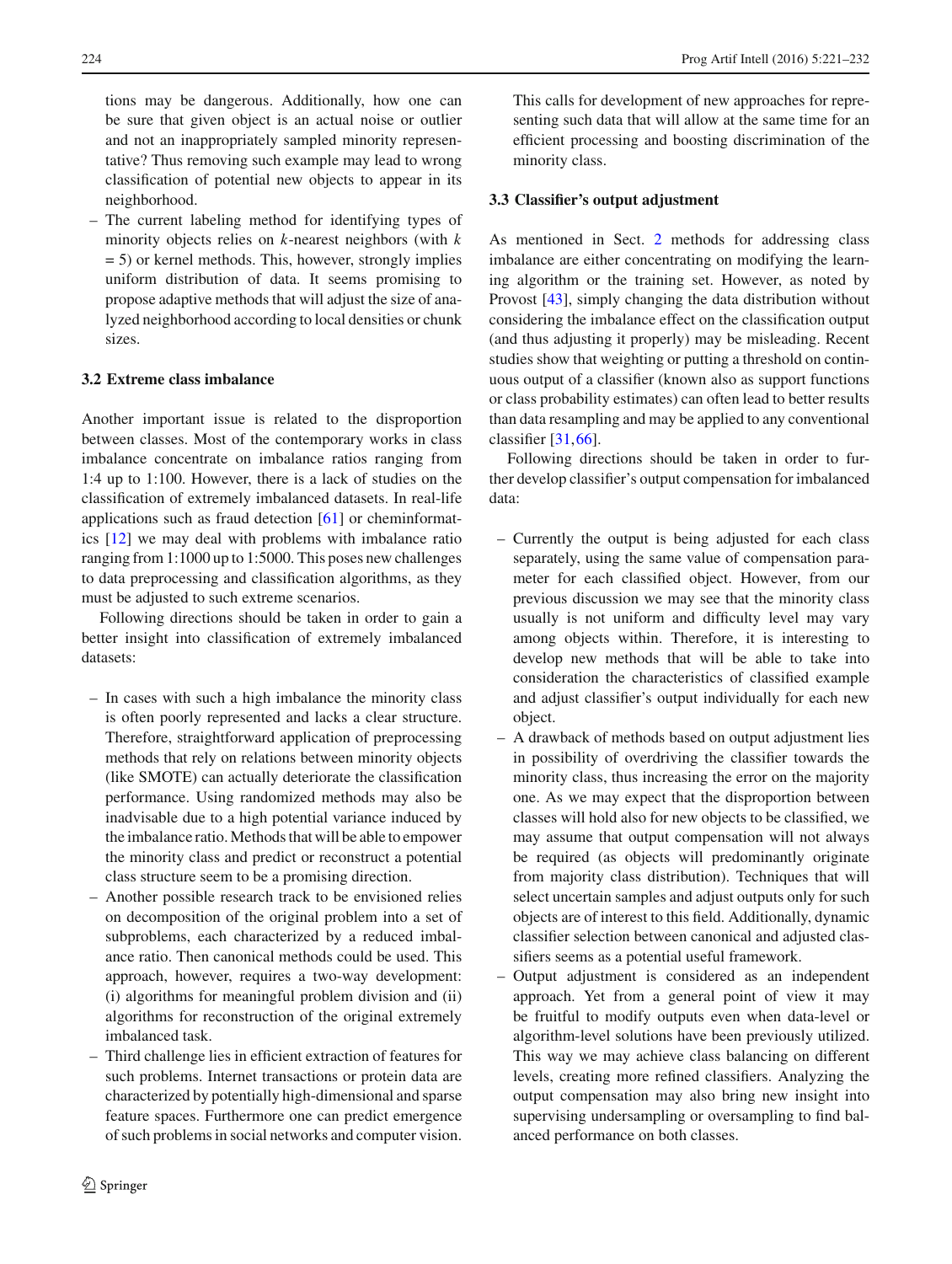#### **3.4 Ensemble learning**

Ensemble learning is one of the most popular approaches for handling class imbalance [\[4](#page-9-4)[,17](#page-10-4),[34\]](#page-10-9). Hybridization of Bagging, Boosting and Random Forests with sampling or cost-sensitive methods prove to be highly competitive and robust to difficult data. However, most of these approaches used are heuristic based and still there is a lack of proper insight into the performance of classifier committees with skewed classes.

Following directions should be taken in order to expand the branch of imbalanced ensemble learning:

- There is a lack of good understanding of diversity in imbalanced learning. What actually contributes to this notion? Is diversity on majority class as important as on minority class? Undersampling-based ensembles usually maintain the minority class intact or introduce some small variations to it. Therefore, their diversity should not be very high which intuitively is a significant drawback. How then we can explain their excellent classification performance? A detailed study of this is required to better understand this phenomenon.
- There are no clear indicators on how large ensembles should be constructed. Usually their size is selected arbitrarily, which may result in some similar classifiers being stored in the pool. It would be beneficial to analyze relations betweens characteristics of imbalanced dataset and the number of classifiers required to efficiently handle it, while maintaining their individual quality and mutual complementarity. Additionally, ensemble pruning techniques dedicated specifically to imbalanced problems should be developed [\[18](#page-10-24)].
- Finally, most of imbalanced ensemble techniques use majority voting combination method. In standard scenarios this is a simple and effective solution. However, we may ask ourselves if this is really suitable for imbalanced learning, especially in case of randomized methods. It seems reasonable to assume that base classifiers trained using sampling methods will differ in their individual qualities due to being based on examples with varying difficulties. Therefore, this will propagate into their individual competencies that should be exploited during the combination phase.

# <span id="page-4-0"></span>**4 Multi-class imbalanced classification**

Multi-class imbalanced classification is not as well-developed as its binary counterpart. Here we deal with a more complicated situation, as the relations among the classes are no longer obvious. A class may be a majority one when it is compared to some other classes, but a minority or

well-balanced for the rest of them [\[57\]](#page-11-5). When dealing with multi-class imbalanced data we may easily lose performance on one class while trying to gain it on another [\[14\]](#page-10-25). Considering this problem there are many issues that must be addressed by novel proposals. A deeper insight into the nature of the class imbalance problem is needed, as one should know in what domains does class imbalance most hinder the performance of standard multi-class classifiers when designing a method tailored for this problem. While most of the challenges discussed in Sect. [3](#page-2-0) can also be transferred to multi-class problems, there is a number of topics specific just to them. We identify the following vital future directions of research.

#### **4.1 Data preprocessing**

The role of data preprocessing may be of even higher importance here than in case of binary problems. One may easily identify possible difficulties: class overlapping may appear with more than two groups, class label noise may affect the problem and borders between classes may be far from being clearly defined. Therefore, proper data cleaning and sampling procedures that take into account the varying characteristics of classes and balanced performance on all of them must be proposed.

Following directions should be taken for introducing new methods dedicated to multi-class imbalanced preprocessing:

- It is interesting to analyze the type of examples present in each class and their relations to other classes. Here it is not straightforward to measure the difficulty of each sample, as it may change with respect to different classes. For example, a given object may be of borderline type for some groups and at the same time a safe example when considering remaining classes. Therefore, a new and more flexible taxonomy should be presented. Our initial works on this topic indicate that analysis of example difficulty may significantly boost the multi-class perfor-mance [\[46\]](#page-10-26).
- New data cleaning methods must be developed to handle presence of overlapping and noisy samples that may additionally contribute to deteriorating classifier's performance. One may think of projections to new spaces in which overlapping will be alleviated or simple removal of examples. However, measures to evaluate if a given overlapping example can be discarded without harming one of classes are needed. In case of label noise it is very interesting to analyze its influence on actual imbalance between classes. Wrongly labeled samples may increase the imbalance (when actually it's ratio is lower) or mask actual disproportions (wrongly re-balancing the classes). Such scenarios require dedicated methods for detecting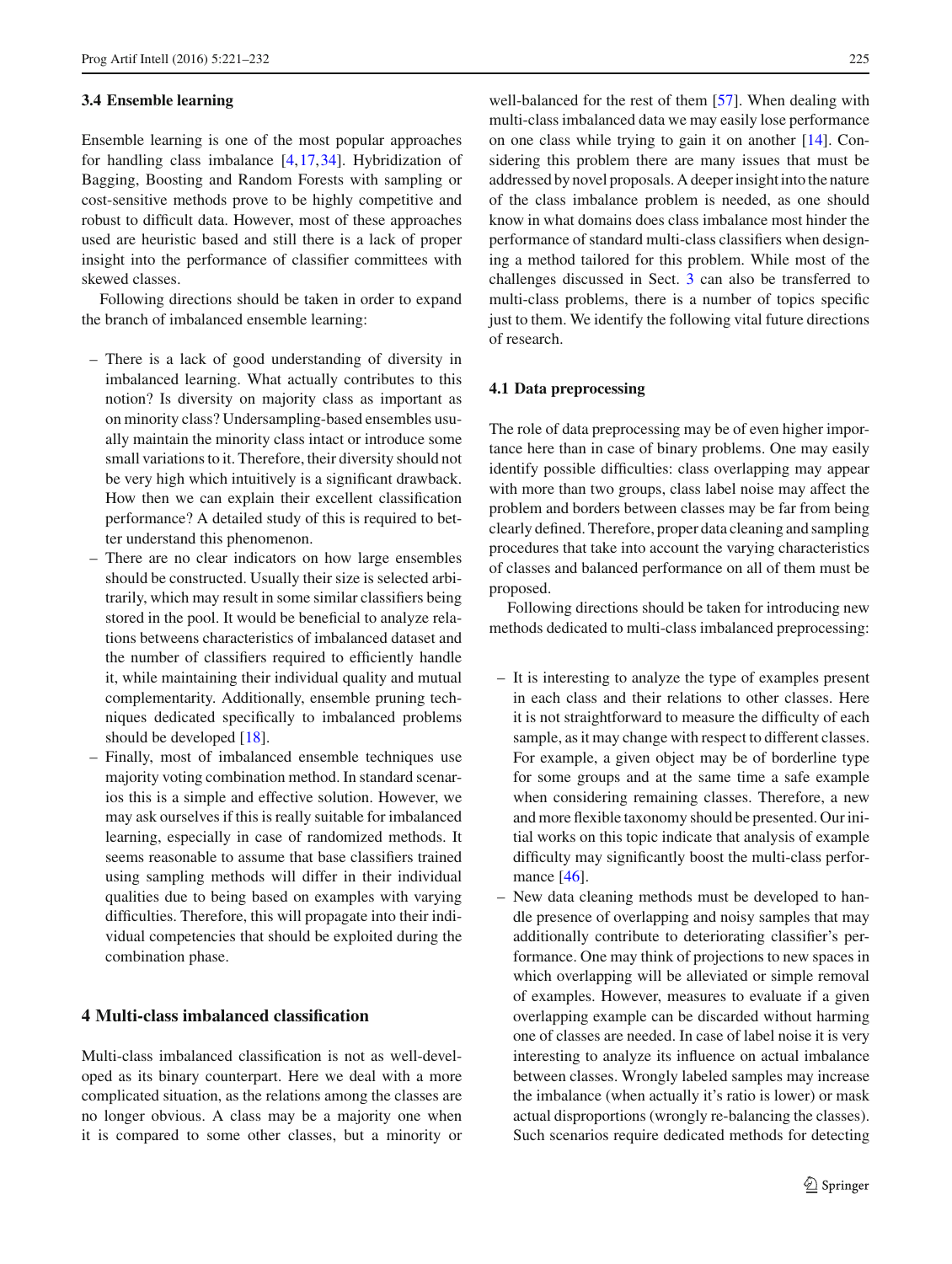and filtering noise, as well as strategies for handling and relabeling such examples.

– New sampling strategies are required for multi-class problems. Simple re-balancing towards the biggest or smallest class is not a proper approach  $[1,15]$  $[1,15]$  $[1,15]$ . We need to develop dedicated methods that will adjust the sampling procedures to both individual properties of classes and to their mutual relations. Hybrid approaches, utilizing more than one method seem as an attractive solution.

# **4.2 Multi-class decomposition**

An intuitive approach for handling multi-class imbalanced datasets is to apply a decomposition strategy and reduce it to a set of binary problems that can be solved by one of existing techniques [\[14\]](#page-10-25). Advantages of such an approach include simplified subproblems and alleviation of some data-level difficulties (like overlapping and class noise). However, one must be aware of possible drawbacks such as loss of balanced performance on all of classes or rejecting the global outlook on the multi-class problem. Nevertheless, this direction can be considered as highly promising one, yet still requiring a significant development.

Following directions should be taken when designing decomposition strategies for multi-class imbalanced problems:

- Decomposition methods used so far [\[14](#page-10-25)] apply identical approach for each pair of classes. This seems as a slightly naive solution as the pairwise relationships may highly vary. Adjusting used solution to individual pairwise problems seems a highly more flexible solution. Calculating the cost penalties or oversampling ratios individually for each pairs is a good starting direction, but the true challenge lies in proposing a framework that will be able to select specific data or algorithm-level solution on the basis of subproblem characteristics.
- So far only binary decomposition in form of one-vs-one and one-vs-all was considered. However, there is a number of different techniques that may achieve the same goal, while alleviating the drawbacks of binary solutions (like high number of base classifiers or introducing additional artificial imbalance). Hierarchical methods seem as a promising direction. Here we need solutions to aggregate classes according to their similarities or dissimilarities, preprocess them at each level and then use a sequential, step-wise approach to determine the final class. Alternatively, decomposition with one-class classifiers can be considered, as they are robust to class imbalance and can serve as an efficient tool for dealing with difficult multi-class datasets [\[33\]](#page-10-8).
- Finally, using decomposition methods require dedicated combination strategies that are able to reconstruct the

original multi-class problem. As ones canonically used in this field were designed for roughly balanced scenarios, it seems worthwhile to design new fusion approaches suitable for cases with skewed distributions. This way it may be possible to compensate for the imbalance both on decomposed class level and on final output combination level.

# **4.3 Multi-class classifiers**

High potential lies in the design of multi-class classifiers that are skew-insensitive. They will allow to handle multi-class problems without referring to decomposition or resampling strategies, while using algorithm-level solutions to counter the class imbalance. Recently a Hellinger-distance modification of decision trees [\[10](#page-10-28)] and neural networks [\[66\]](#page-11-10) were proposed and proved to work highly efficiently. Therefore, one may wonder if it is possible to adapt other popular classifiers to this scenario.

Following issues should be considered when designing multi-class classifiers in presence of class imbalance:

- A deeper insight is required into how multiple skewed distributions affect the forming of decision boundaries in classifiers. As Hellinger distance was proven to be useful in class imbalance cases, it should be incorporated to other distance-based classifiers. Other solutions with potential robustness to imbalance, like densitybased methods, must be explored. When combined with approaches for reducing class overlapping and label noise (two phenomenons present in multi-class imbalanced data that may severely degrade the density estimation process) they should provide a powerful tool for classification.
- Ensemble solutions should be investigated. They may offer ways to rebalance the distributions in varied ways. Exploring local competencies of classifiers and creating sectional decision areas may also alleviate significantly the difficulty of the problem. Here once again rises the issue of maintaining the diversity in ensemble systems and proper selection of useful base learners.

# **5 Multi-label and multi-instance imbalanced classification**

Multi-label and multi-instance learning are specific branches of pattern classification problems, dealing with structured outputs and inputs. In the first case a single example can be characterized by more than one class label. In second case we work with bags of objects and labels are provided only for bags, not for objects within. One must note that having assigned a class label to a bag does not imply that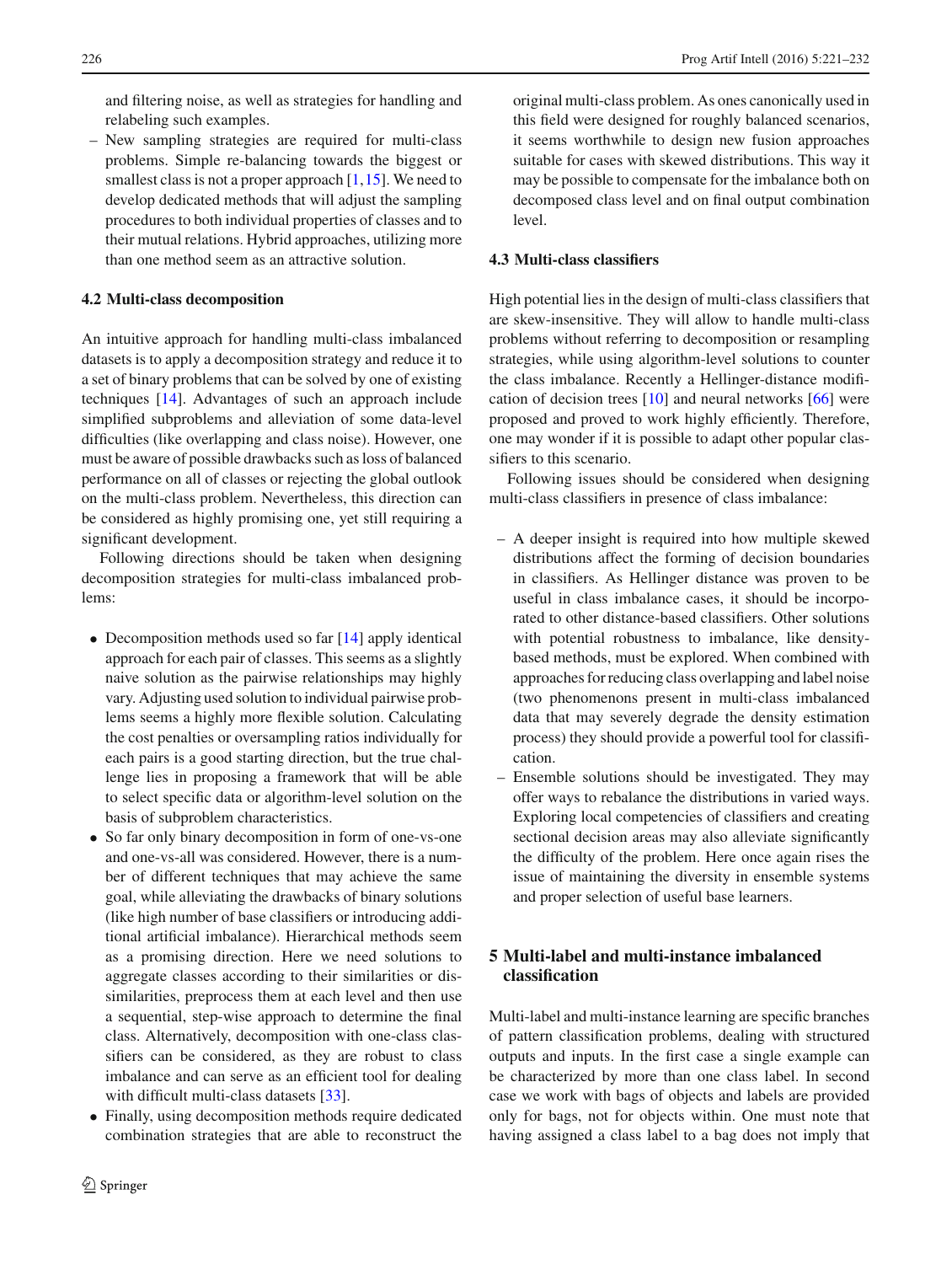this bag consists only of objects from a given class. Both of these problems became very popular in machine learning communities in recent years. However, little attention was paid to imbalanced learning in their context, despite the fact that these areas suffer from it. In multi-label learning so far measures of imbalance and SMOTE-based oversampling approach have been proposed [\[8](#page-9-6)]. In multi-instance learning cost-sensitive and standard resampling have been used to counter skewed distributions with regard to number of bags and number of instances within bags [\[38](#page-10-29)[,59](#page-11-11)]. Therefore, imbalanced learning from multi-label and multi-instance data still requires a significant development and presents many open challenges lying before future researchers.

Following challenges are to be faced in the field of learning from imbalanced multi-label and multi-instance data:

- In multi-label learning there is a need for skew-insensitive classifiers that do not require resampling strategies. It seems promising to use existing multi-label methods (such as hierarchical multi-label classification tree or classifier chains) and combine them with skewinsensitive solutions available in multi-class classification domain. An ideal goal would be development of such multi-label classifiers that display similar performance to canonical methods on balanced multi-label problems, while being at the same time robust to presence of imbalance.
- Another interesting direction is to investigate the possibilities of using decomposition-based solutions. Binary relevance is a popular method, transforming a multi-label problem into a set of two-label subproblems. Hence, balancing label distributions seems more straightforward when applied to each subproblem individually. This problem could also be approached as an aggregation, to create balanced super-classes and then solve the problem in an iterative divide-and-conquer manner.
- In multi-instance learning when resampling bags we must take into consideration that they may be characterized by a different level of uncertainty. Bags that have a higher probability of consisting purely of objects from the same class should be prioritized, as they carry a better representation of the target concept. This requires a development of new measures for assessing the quality of training bags and selecting the most useful ones.
- Current sampling approaches for multi-instance learning work on the level of either bags or objects within bags. However, difficulties may arise from both of these situations occurring at the same time. Firstly, it is important to establish how each of those types of sample imbalance affects a classifier's performance and is any of them more harmful to it. Secondly, global schemes for tackling these two types of imbalance at once must be proposed. They should identify, which type of imbalance is predominant

and adapt their solution based on the characteristics of analyzed problem.

## <span id="page-6-0"></span>**6 Regression in imbalanced scenarios**

Another branch of learning algorithms that is yet to be explored from the imbalanced perspective is regression. Many important real-life applications like economy, crisis management, fault diagnosis, or meteorology require predicting rare and extreme values of continuous target variable. These values are often accompanied by an abundance of standard or common values that model normal behavior of the analyzed system. This leads to creation of an imbalanced learning scenario. Despite frequent presence of this phenomenon in various problems so far little attention was paid to it. Main works done on this topic include proposal of evaluation metrics that take into account varying importance of observations [\[54](#page-11-12)] and adaptation of undersampling and SMOTE to continuous output prediction problems [\[53\]](#page-11-13). This shows that the research community took only its first step into the problem of imbalanced regression and further works on this topic are of vital importance.

Following open issues are crucial when developing novel methods for imbalanced regression:

- Development of cost-sensitive regression solutions that are able to adapt the penalty to the degree of importance assigned to rare observations. Not only existing methods should be modified to include object-related cost information, but also methodologies for assigning such costs must be developed. It seems interesting to investigate the possibility of adapting the cost not only to the minority group, but to each individual observation. This would allow for a more flexible prediction of rare events of differing importance.
- Methods that will allow to distinguish between minority and noisy samples must be proposed. In case of small number of minority observations the potential presence of noisy ones may significantly affect both preprocessing and regression itself. Therefore, a deeper insight into what makes a certain observation a noisy outlier and what a valuable minority example is required.
- As in classification problems, ensemble learning may offer significant improvement in both robustness to skewed distributions and in predictive power. This direction is especially interesting, as the notion of ensemble diversity is better explored from theoretical point of view in regression than in classification [\[6\]](#page-9-7). This should allow to developing efficient ensemble regression systems that will have directly controlled diversity level on minority observations.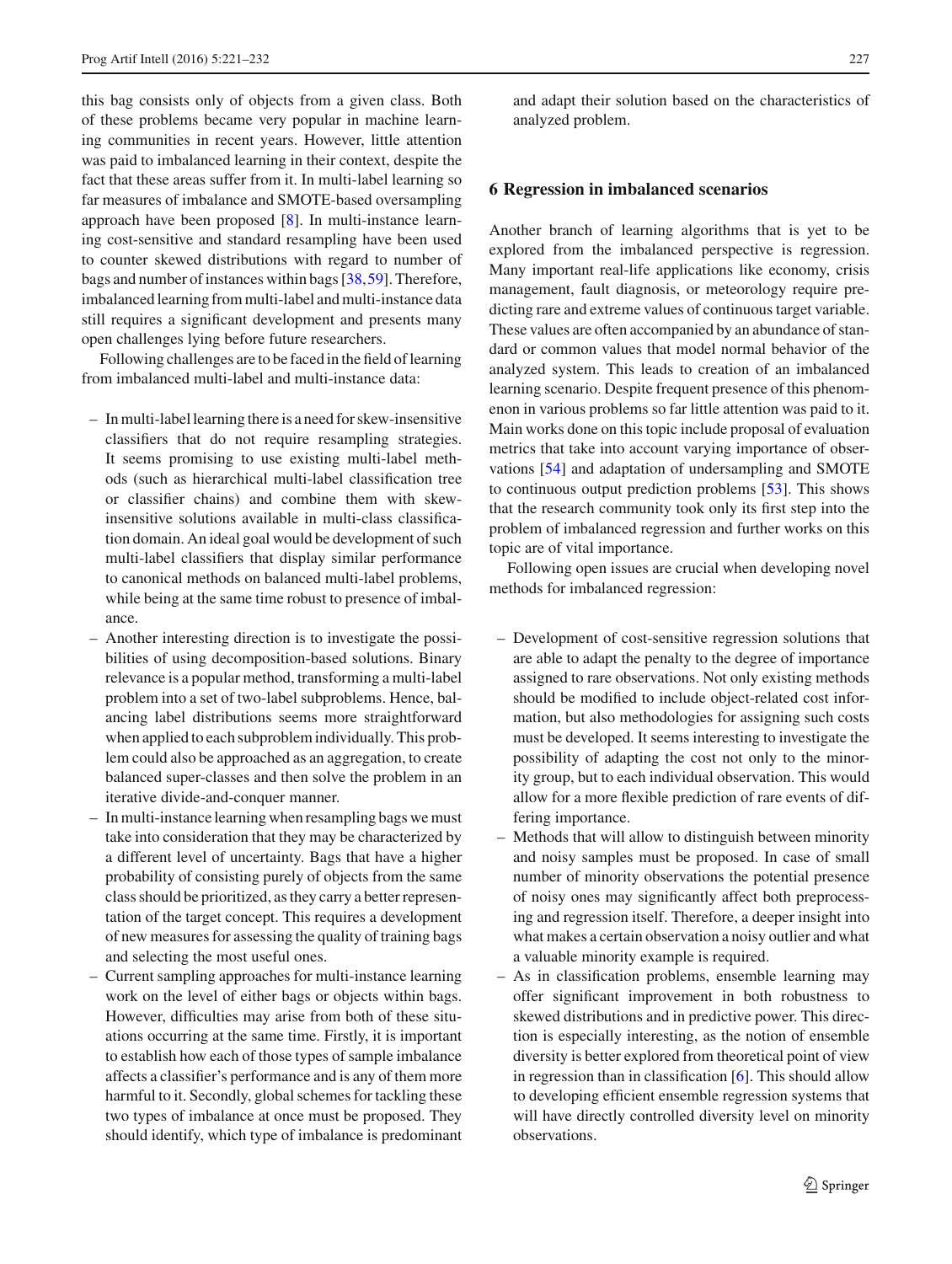# <span id="page-7-0"></span>**7 Semi-supervised and unsupervised learning from imbalanced data**

Previous four sections concentrated on imbalanced scenarios in supervised tasks. While this is the most popular area, it is at the same time not the only one where skewed distributions may affect the learning process. This phenomenon appears often in semi-supervised [\[56](#page-11-14)], active [\[68](#page-11-15)] and unsupervised learning [\[41\]](#page-10-30), especially in clustering. Despite numerous solutions dedicated to this problem, most of them display reduced effectiveness when true underlying groups of data have highly varying sizes. This is due to the so-called uniformity effect that causes these algorithms to generate clusters of similar sizes. This is especially vivid in case of centroidbased approaches [\[60\]](#page-11-16), while density-based ones seem to display some robustness to it [\[52\]](#page-11-17).

Clustering imbalanced data can be seen from various perspectives: as a process of group discovery on its own, as a method for reducing the complexity of given problem, or as a solution to analysis of the minority class structure. Such knowledge discovery approach is important in many aspects of learning from imbalanced data.

Following open issues are to be faced when developing novel methods for clustering imbalanced datasets:

- There exist plethora of cluster validity indexes designed for evaluating and selecting proper clustering models. However, none of them takes into account the fact that actual clusters may be of highly varying sizes. Therefore, existing methods should be modified and new indexes should be proposed that measure how well discovered groups reflect the actual skewed distributions in analyzed dataset.
- Popular centroid-based clustering approaches should be adjusted to imbalanced scenarios, allowing more flexible cluster adjustment. A high potential lies in hybridization with density-based methods for analyzing the local neighborhood of centroid, or in local differing of similarity measures that are used to assign given object to certain cluster.
- It is very interesting to apply clustering only on the minority class. This way we would be able to discover substructures within that can be utilized in further learning steps. Extracting additional knowledge about the examples within the minority class would also allow for a more detailed insight into difficulties embedded in the nature of data. However, for this we need refined clustering solutions that would be able to analyze the structure of this class, while paying attention to different possible types of examples that may appear. Here an algorithm cannot be to generative (not to lose small groups of objects) or to prone to overfitting (which can be an issue in case of small-sample sized minority classes).
- Clustering can also be used as a method for fitting more specialized classifiers. Hence, we would be interested in methods that are able to divide the original problem into a set of atomic subproblems and identify difficult areas in the decision space. Such clusters would allow to decompose the classification problem and analyze it independently for each part of the decision space, thus being able to locally adapt the solution to the level and type of difficulty present.
- Important issue is how to detect the underlying class imbalance in semi-supervised and active learning. Here the initial batch of examples may be fairly balanced, but original distributions can be significantly skewed. On the other hand, the starting set of objects may display imbalance that do not reflect the original one (majority class may be in fact the minority one or there may be in fact no imbalance at all). To answer such questions novel unsupervised methods for assessing the distributions and potential difficulty of unlabeled objects must be introduced. Additionally, novel active learning strategies that can point out to the most difficult objects that will have highest effect on learned decision boundaries are of interest to machine learning community.

# <span id="page-7-1"></span>**8 Learning from imbalanced data streams**

Mining data streams is one of the important contemporary topics in machine learning [\[16](#page-10-31)[,62](#page-11-18)]. Dynamical nature of data that arrive either in batches or online poses new challenges when imbalanced distributions are to be expected [\[26](#page-10-32)]. Whether dealing with stationary or evolving streams we require adaptive methods that are able to deal with skewed objects coming in real time. Additionally, in case of changing streams the relationships between classes are no longer permanent. We may face a situation in which the imbalance ratio, as well as which class is the minority one, changes with stream progress. Despite intense works on this subject in recent years with single model approaches [\[22\]](#page-10-33) and ensemble learning [\[58\]](#page-11-19) there are still numerous open challenges to be addressed.

Following open issues are of high importance when designing new algorithms for learning from imbalanced data streams:

– Most of existing works assume that we deal with a binary data stream for which the relationships between classes may change over time: one of the classes may obtain increased number of samples in given time window, other class may have reduced number of new instances, or classes may reach equilibrium. However, the imbalanced problem may occur in data streams from various reasons. A very important aspect that requires a proper attention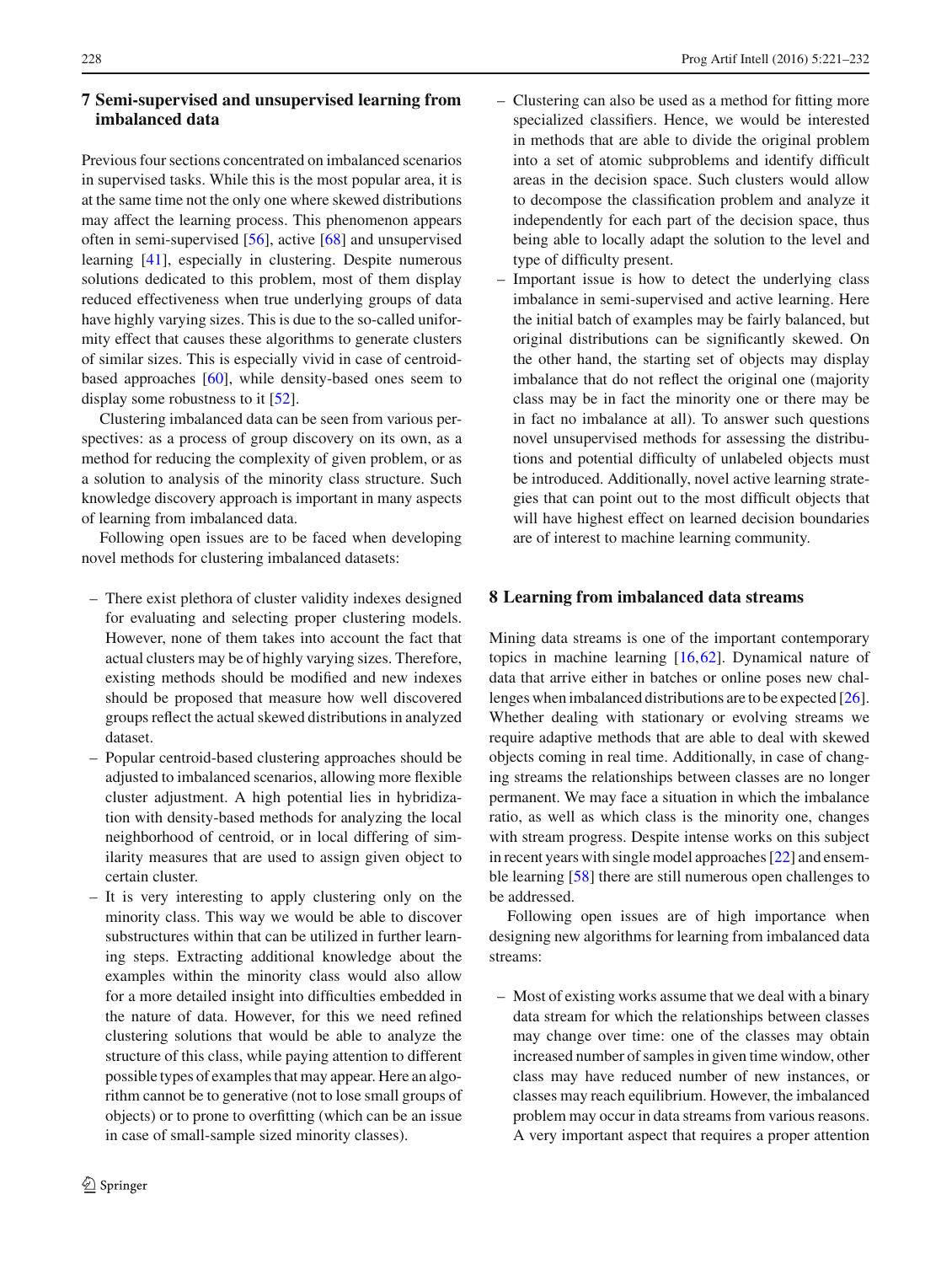is connected with the phenomenon of new class emergence and/or disappearance of the old ones. When a new class appears it will be naturally underrepresented with respect to the ones present so far. Even with increased number of examples from it the imbalance still will be present, as classifiers have processed a significant number of objects before this new class emerged. It is interesting how to handle this bias originating from classifier's history. Another issue is how to handle fading classes. When objects from given distribution will become less and less frequent should we increased their importance along with increasing imbalance ratio? Or on the contrary, we should reduce it as this class becomes less representative to the current state of the stream?

- Another vital challenge is connected with the availability of class labels. Many contemporary works assume that class label is available immediately after the new sample is being classified. This is far from real-life scenarios and would impose tremendous labeling costs on the system. Therefore, method for streaming data that reduce the cost of supervision (e.g., by active learning) is currently of crucial importance in this field [\[69\]](#page-11-20). This raises an open issue on how to sample imbalanced data streams? Can the active learning approach be beneficial to reducing the bias towards the majority class by intelligent selection of samples? On the other hand, one must develop labeling strategies that will not overlook minority representatives and adjust their labeling ratio to how well the current state of minority class is captured.
- In many real-life streaming applications (like computer vision or social networks) the imbalance may be caused by reappearing source. This leads to recurring drift that affects proportions between class distributions. Thus, it seems worthwhile to develop methods dedicated to storing general solutions to such scenarios instead of reacting to each reappearance of class imbalance anew. This requires development of algorithms to extract drift's templates and use them to train specific classifiers that will be stored in repository. When a similar change in class distributions will appear we may use available classifier instead of training a new one from the scratch. To obtain best flexibility and account for the fact that even in recurring drifts the properties of individual imbalanced cases may differ, one needs fast adaptation methods that will use the stored classifiers as a starting point.
- Using characteristics and structure of minority class is a promising direction for static imbalanced learning. But is it possible to adapt this approach to streaming data? The analysis of minority example types poses a high computational cost, but one may use hardware speed-up to alleviate this problem. Additionally, even if samples arrive online their influence on minority class is local which may be an useful hint for designing such sys-

tems. Algorithms dedicated to tracking and analyzing the history of changes in minority class structure may also provide us with valuable insight into the evolution of imbalance problem in given stream over time.

# <span id="page-8-0"></span>**9 Imbalanced big data**

The final open challenge discussed in this paper is connected with increasing complexity of data. Modern systems generate massive amounts of information that forces us to develop computationally effective solutions for processing them. Big data can also be affected by class imbalance, posing increased challenge to learning systems [\[55](#page-11-21)]. Not only the increasing data volume can become prohibitive for existing methods, but also the nature of problem can cause additional difficulties. Big imbalanced data can originate from various specific areas like social networks [\[27\]](#page-10-34) or computer vision [\[11](#page-10-35)] that forces us to work with specific types of data like graphs, tensors or video sequences. This requires not only scalable and efficient algorithms, but also methods for handling heterogeneous and atypical data. Additional challenges are posed by computing environments like Spark or Hadoop that were initially not developed for handling skewed datasets.

Following open issues must be analyzed in order to gain better understanding of how to tackle imbalanced big data:

- SMOTE-based oversampling methods applied in distributed environments such as MapReduce tend to fail [\[13](#page-10-36)]. This can be caused by a random partitioning of data for each mapper and thus introducing artificial samples on the basis of real objects that have no spatial relationships. Therefore, to apply SMOTE-based techniques for massive datasets one either require new global-scale and efficient implementations, data partitioning methods that preserve relations between examples, or some global arbitration unit that will supervise the oversampling process.
- When mining big data we are interested in value we can extract from this process. A promising direction lies in developing methods that by analyzing the nature of imbalance will allow us to gain a deeper understanding of given problem. What is the source of imbalance, which types of objects are the most difficult ones, where overlapping and noise occurs and how does this translate to its business potential? Additionally, interpretable classifiers that can handle massive and skewed data are of interest.
- We must develop methods for processing and classifying big data in form of graphs, xml structures, video sequences, hyperspectral images, associations, tensors etc [\[7](#page-9-8)[,37](#page-10-37)]. Such data types are becoming more and more frequent in both imbalanced and big data analytics and impose certain restrictions on machine learning systems.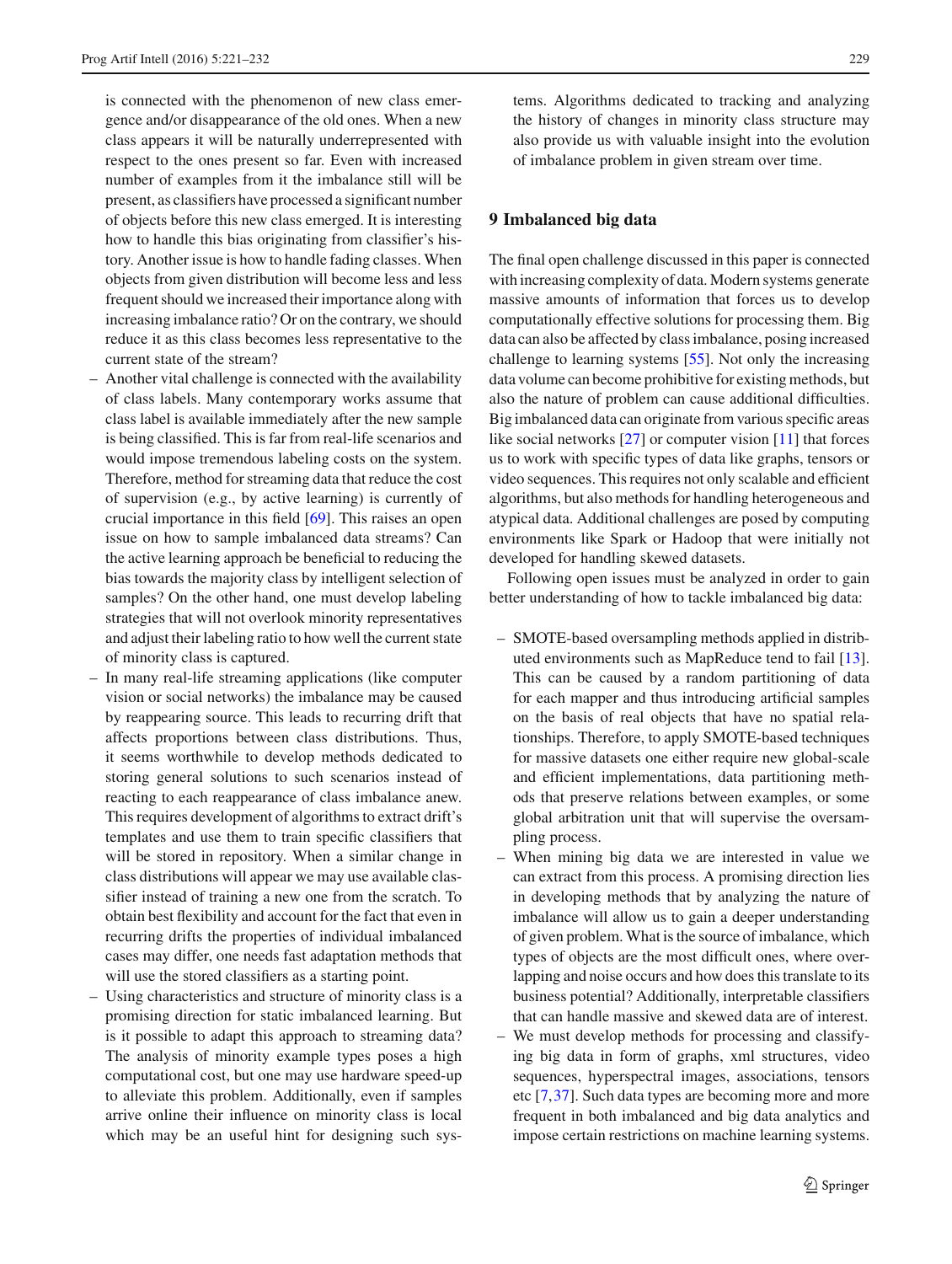Instead of trying to convert them to numerical values it seems valuable to design both preprocessing and learning algorithms that will allow a direct handling of massive and skewed data represented as such complex structures.

– When dealing with imbalanced big data we face one of two possible scenarios: when majority class is massive and minority class is of a small sample size and when imbalance is present but representatives from both classes are abundant. First issue is related directly to the problem of extreme imbalance discussed in Sect. [3.2](#page-3-0) and solutions proposed there should be adjusted to large-scale analytics. Second issue is related to the observations that imbalance ratio may not be the main source of learning difficulties. This requires an in-depth analysis of the structure of minority class and examples present there. But it also raises a question: is the taxonomy discussed in Sect. [3.1](#page-2-2) still valid when facing massive datasets? Big data imbalance may cause the appearance of new types of examples or changes in properties of already described types. Additionally, we deal with a much more complex scenarios that would require local analysis of each difficult region and fitting solutions individually to each of them.

#### **10 Conclusions**

In this paper, we have discussed current research challenges standing before learning from imbalanced data that have roots in contemporary real-world applications. We analyzed different aspects of imbalanced learning such as classification, clustering, regression, mining data streams and big data analytics, providing a thorough guide to emerging issues in these domains. Despite intense works on imbalanced learning over the last two decades there are still many shortcomings in existing methods and problems yet to be properly addressed.

In summary the research community should consider the following directions when further developing solutions to imbalanced learning problems:

- Focus on the structure and nature of examples in minority classes in order to gain a better insight into the source of learning difficulties.
- Develop methods for multi-class imbalanced learning that will take into account varying relationships between classes.
- Propose new solutions for multi-instance and multi-label learning that are based on specific structured nature of these problems.
- Introduce efficient clustering methods for unevenly distributed object groups and measures to properly evaluate and select partitioning models in such scenarios.
- Consider imbalanced regression problems and develop methods for deeper analysis of individual properties of rare examples.
- Analyze the nature of class imbalance in data streams beyond simple notion of two classes with shifting distributions.
- Gain a deeper insight into the potential value that can be extracted from interpretable analysis of imbalanced big data.

This paper showed that there are many challenges in the vast field of imbalanced learning that require attention from the research community and intensive development. There are still many unaudited directions to be taken in this branch of machine learning. And this is what makes it still fresh and exciting. Let us hope that all of issues and challenges highlighted in this paper will be addressed in future and that this will lead to advancing our understanding of the imbalance phenomenon in learning systems.

**Acknowledgments** This work is supported by the Polish National Science Center under the Grant no. DEC-2013/09/B/ST6/02264.

**Open Access** This article is distributed under the terms of the Creative Commons Attribution 4.0 International License [\(http://creativecomm](http://creativecommons.org/licenses/by/4.0/) [ons.org/licenses/by/4.0/\)](http://creativecommons.org/licenses/by/4.0/), which permits unrestricted use, distribution, and reproduction in any medium, provided you give appropriate credit to the original author(s) and the source, provide a link to the Creative Commons license, and indicate if changes were made.

## <span id="page-9-5"></span>**References**

- 1. Abdi, L., Hashemi, S.: To combat multi-class imbalanced problems by means of over-sampling techniques. IEEE Trans. Knowl. Data Eng. **28**(1), 238–251 (2016)
- <span id="page-9-0"></span>2. Anand, R., Mehrotra, K.G., Mohan, C.K., Ranka, S.: An improved algorithm for neural network classification of imbalanced training sets. IEEE Trans. Neural Netw. **4**(6), 962–969 (1993)
- <span id="page-9-3"></span>3. Azaria, A., Richardson, A., Kraus, S., Subrahmanian, V.S.: Behavioral analysis of insider threat: a survey and bootstrapped prediction in imbalanced data. IEEE Trans. Comput. Soc. Syst. **1**(2), 135–155 (2014)
- <span id="page-9-4"></span>4. Blaszczynski, J., Stefanowski, J.: Neighbourhood sampling in bagging for imbalanced data. Neurocomputing **150**, 529–542 (2015)
- <span id="page-9-1"></span>5. Branco, P., Torgo, L., Ribeiro, R.P.: A survey of predictive modelling under imbalanced distributions. CoRR. [arXiv:1505.01658](http://arxiv.org/abs/1505.01658) (2015)
- <span id="page-9-7"></span>6. Brown, G., Wyatt, J.L., Tiño, P.: Managing diversity in regression ensembles. J. Mach. Learn. Res. **6**, 1621–1650 (2005)
- <span id="page-9-8"></span>7. Brzezinski, D., Piernik, M.: Structural XML classification in concept drifting data streams. New Generat. Comput. **33**(4), 345–366 (2015)
- <span id="page-9-6"></span>8. Charte, F., Rivera, A.J., del Jesús, M.J., Herrera, F.: MLSMOTE: approaching imbalanced multilabel learning through synthetic instance generation. Knowl. Based Syst. **89**, 385–397 (2015)
- <span id="page-9-2"></span>9. Chawla, N.V., Bowyer, K.W., Hall, L.O., Kegelmeyer, W.P.: Smote: synthetic minority over-sampling technique. J. Artif. Intell. Res. **16**, 321–357 (2002)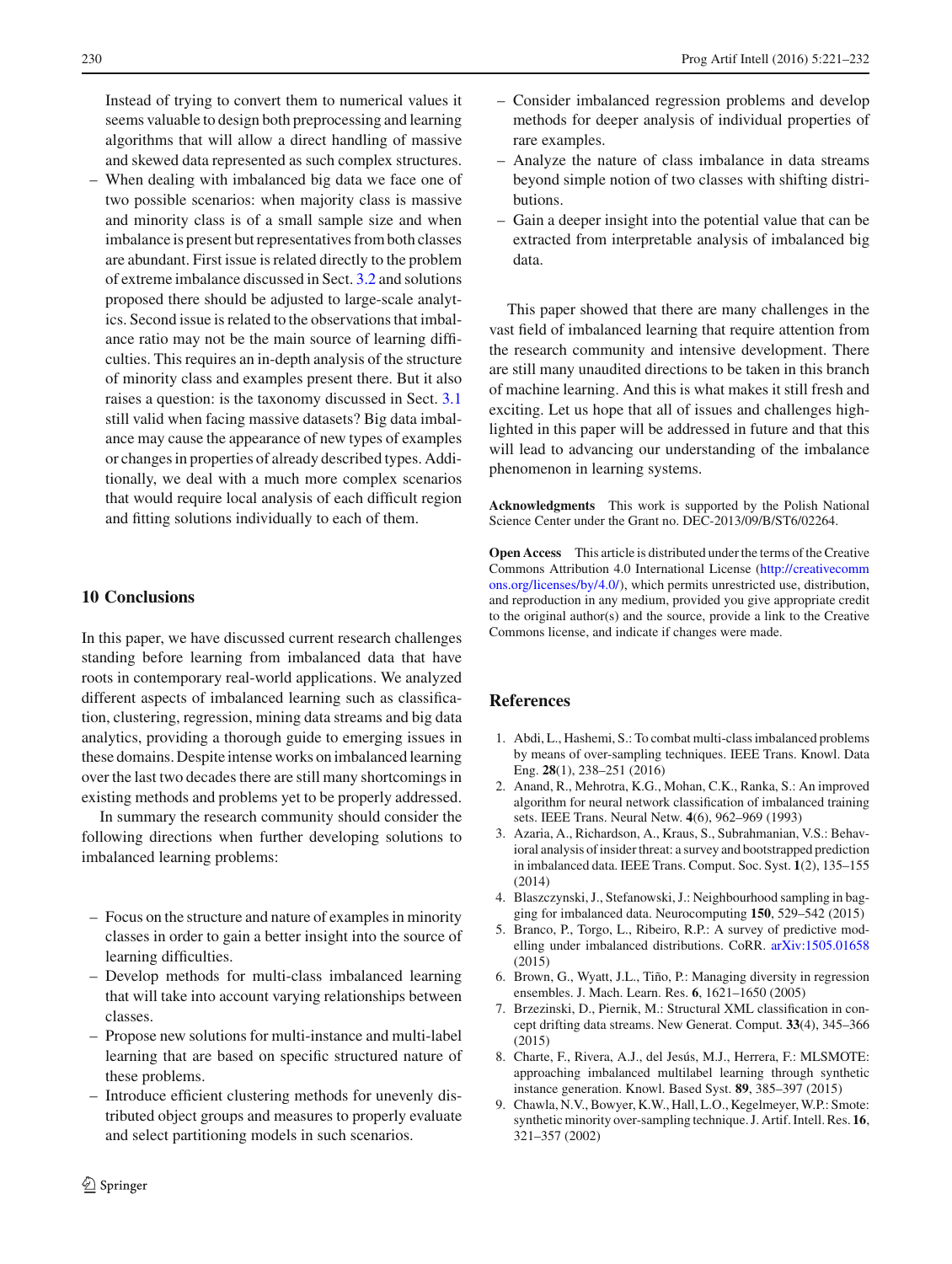- <span id="page-10-35"></span><span id="page-10-28"></span>11. Cyganek, B.: Object Detection and Recognition in Digital Images:Theory and Practice. Wiley, New York (2013)
- <span id="page-10-21"></span>12. Czarnecki, W.M., Rataj, K.: Compounds activity prediction in large imbalanced datasets with substructural relations fingerprint and EEM. In: 2015 IEEE TrustCom/BigDataSE/ISPA, Helsinki, Finland, August 20–22, 2015, vol. 2, p. 192 (2015)
- <span id="page-10-36"></span>13. del Río, S., López, V., Benítez, J.M., Herrera, F.: On the use of mapreduce for imbalanced big data using random forest. Inform. Sci. **285**, 112–137 (2014)
- <span id="page-10-25"></span>14. Fernández, A., López, V., Galar, M., del Jesús, M.J., Herrera, F.: Analysing the classification of imbalanced data-sets with multiple classes: binarization techniques and ad-hoc approaches. Knowl. Based Syst. **42**, 97–110 (2013)
- <span id="page-10-27"></span>15. Fernández-Navarro, F., Hervás-Martínez, C., Gutiérrez, P.A.: A dynamic over-sampling procedure based on sensitivity for multiclass problems. Pattern Recognit. **44**(8), 1821–1833 (2011)
- <span id="page-10-31"></span>16. Gaber, M.M., Gama, J., Krishnaswamy, S., Gomes, J.B., Stahl, F.T.: Data stream mining in ubiquitous environments: state-of-theart and current directions.Wiley Interdiscip. Rev. DataMin. Knowl. Discov. **4**(2), 116–138 (2014)
- <span id="page-10-4"></span>17. Galar, M., Fernández, A., Barrenechea, E., Bustince, H., Herrera, F.: A review on ensembles for the class imbalance problem: bagging-, boosting-, and hybrid-based approaches. IEEE Trans. Syst. Man Cybern. Part C **42**(4), 463–484 (2012)
- <span id="page-10-24"></span>18. Galar, M., Fernández, A., Barrenechea, E., Bustince, H., Herrera, F.: Ordering-based pruning for improving the performance of ensembles of classifiers in the framework of imbalanced datasets. Inform. Sci. **354**, 178–196 (2016)
- <span id="page-10-10"></span>19. Gao, X., Chen, Z., Tang, S., Zhang, Y., Li, J.: Adaptive weighted imbalance learning with application to abnormal activity recognition. Neurocomputing **173**, 1927–1935 (2016)
- <span id="page-10-15"></span>20. Gao, Z., Zhang, L., Chen, M.-Y., Hauptmann, A.G., Zhang, H., Cai, A.-N.: Enhanced and hierarchical structure algorithm for data imbalance problem in semantic extraction under massive video dataset. Multimed. Tools Appl. **68**(3), 641–657 (2014)
- <span id="page-10-3"></span>21. García, S., Luengo, J., Herrera, F.: Data Preprocessing in Data Mining, In: Intelligent Systems Reference Library, vol. 72. Springer, Berlin (2015)
- <span id="page-10-33"></span>22. Ghazikhani, A., Monsefi, R., Yazdi, H.S.: Online cost-sensitive neural network classifiers for non-stationary and imbalanced data streams. Neural Comput. Appl. **23**(5), 1283–1295 (2013)
- <span id="page-10-19"></span>23. He, H., Bai, Y., Garcia, E.A., Li, S.: Adasyn: Adaptive synthetic sampling approach for imbalanced learning. In: Proceedings of the International Joint Conference on Neural Networks, 2008, part of the IEEE World Congress on Computational Intelligence, 2008, Hong Kong, China, June 1–6, 2008, pp. 1322–1328 (2008)
- <span id="page-10-1"></span>24. He, H., Garcia, E.A.: Learning from imbalanced data. IEEE Trans. Knowl. Data Eng. **21**(9), 1263–1284 (2009)
- <span id="page-10-2"></span>25. He, H., Ma, Y.: Imbalanced Learning: Foundations, Algorithms, and Applications, 1st edn. Wiley-IEEE Press, New York (2013)
- <span id="page-10-32"></span>26. Hoens, T.R., Polikar, R., Chawla, N.V.: Learning from streaming data with concept drift and imbalance: an overview. Progress AI **1**(1), 89–101 (2012)
- <span id="page-10-34"></span>27. Hurtado, J., Taweewitchakreeya, N., Kong, X., Zhu, X.: A classifier ensembling approach for imbalanced social link prediction. In: 12th International Conference on Machine Learning and Applications, ICMLA 2013, Miami, FL, USA, December 4–7, 2013, vol. 1, pp. 436–439 (2013)
- <span id="page-10-7"></span>28. Japkowicz, N., Myers, C., Gluck, M.: A novelty detection approach to classification. In: Proceedings of the 14th International Joint Conference on Artificial Intelligence, vol. 1, pp. 518–523, Morgan Kaufmann Publishers Inc, San Francisco (1995)
- <span id="page-10-0"></span>29. Japkowicz, N., Stephen, S.: The class imbalance problem: a systematic study. Intell. Data Anal. **6**(5), 429–449 (2002)
- <span id="page-10-11"></span>30. Krawczyk, B., Galar, M., Jelen, Ł., Herrera, F.: Evolutionary undersampling boosting for imbalanced classification of breast cancer malignancy. Appl. Soft Comput. **38**, 714–726 (2016)
- <span id="page-10-23"></span>31. Krawczyk, B., Woźniak, M.: Cost-sensitive neural network with roc-based moving threshold for imbalanced classification. In: Intelligent Data Engineering and Automated Learning—IDEAL 2015—16th International Conference Wroclaw, Poland, October 14–16, 2015, Proceedings, pp. 45–52 (2015)
- <span id="page-10-18"></span>32. Krawczyk, B., Woźniak, M., Herrera, F.: Weighted one-class classification for different types of minority class examples in imbalanced data. In: 2014 IEEE Symposium on Computational Intelligence and Data Mining, CIDM 2014, Orlando, FL, USA, December 9–12, 2014, pp 337–344 (2014)
- <span id="page-10-8"></span>33. Krawczyk, B., Woźniak, M., Herrera, F.: On the usefulness of one-class classifier ensembles for decomposition of multi-class problems. Pattern Recognit. **48**(12), 3969–3982 (2015)
- <span id="page-10-9"></span>34. Krawczyk, B., Woźniak, M., Schaefer, G.: Cost-sensitive decision tree ensembles for effective imbalanced classification. Appl. Soft Comput. **14**, 554–562 (2014)
- <span id="page-10-16"></span>35. Kubat, M., Matwin, S.: Addressing the curse of imbalanced training sets: One-sided selection. In: In: Proceedings of the 14th International Conference on Machine Learning, pp. 179–186. Morgan Kaufmann (1997)
- <span id="page-10-5"></span>36. López, V., Fernández, A., García, S., Palade, V., Herrera, F.: An insight into classification with imbalanced data: Empirical results and current trends on using data intrinsic characteristics. Inform. Sci. **250**, 113–141 (2013)
- <span id="page-10-37"></span>37. Mardani, M., Mateos, G., Giannakis, G.B.: Subspace learning and imputation for streaming big data matrices and tensors. IEEE Trans. Signal Process. **63**(10), 2663–2677 (2015)
- <span id="page-10-29"></span>38. Mera, C., Arrieta, J., Orozco-Alzate, M., Branch, J.: A bag oversampling approach for class imbalance in multiple instance learning. In: Progress in Pattern Recognition, Image Analysis, Computer Vision, and Applications—20th Iberoamerican Congress, CIARP 2015, Montevideo, Uruguay, November 9–12, 2015, Proceedings, pp. 724–731 (2015)
- <span id="page-10-14"></span>39. Munkhdalai, T., Namsrai, O.-E., Ryu, K.H.: Self-training in significance space of support vectors for imbalanced biomedical event data. BMC Bioinform. **16**(S–7), S6 (2015)
- <span id="page-10-17"></span>40. Napierala, K., Stefanowski, J.: Types of minority class examples and their influence on learning classifiers from imbalanced data. J. Intell. Inform. Syst. (2015). doi[:10.1007/s10844-015-0368-1](http://dx.doi.org/10.1007/s10844-015-0368-1)
- <span id="page-10-30"></span>41. Nguwi, Y.-Y., Cho, S.-Y.: An unsupervised self-organizing learning with support vector ranking for imbalanced datasets. Expert Syst. Appl. **37**(12), 8303–8312 (2010)
- <span id="page-10-6"></span>42. Prati, R.C., Batista, G.E.A.P.A., Silva, D.F.: Class imbalance revisited: a new experimental setup to assess the performance of treatment methods. Knowl. Inform. Syst. **45**(1), 247–270 (2015)
- <span id="page-10-22"></span>43. Provost, F.: Machine learning from imbalanced data sets 101. In: Proceedings of the AAAI 2000 workshop on imbalanced data sets, pp. 1–3 (2000)
- <span id="page-10-12"></span>44. Ramentol, E., Gondres, I., Lajes, S., Bello, R., Caballero, Y., Cornelis, C., Herrera, F.: Fuzzy-rough imbalanced learning for the diagnosis of high voltage circuit breaker maintenance: the SMOTE-FRST-2T algorithm. Eng. Appl. AI **48**, 134–139 (2016)
- <span id="page-10-13"></span>45. Razakarivony, S., Jurie, F.: Vehicle detection in aerial imagery: a small target detection benchmark. J. Vis. Commun. Image Represent. **34**, 187–203 (2016)
- <span id="page-10-26"></span>46. Sáez, J.A., Krawczyk, B., Woźniak, M.: Analyzing the oversampling of different classes and types of examples in multi-class imbalanced datasets. Pattern Recognit. doi[:10.1016/j.patcog.2016.](http://dx.doi.org/10.1016/j.patcog.2016.03.012) [03.012](http://dx.doi.org/10.1016/j.patcog.2016.03.012) (2016)
- <span id="page-10-20"></span>47. Sáez, J.A., Luengo, J., Stefanowski, J., Herrera, F.: SMOTE-IPF: addressing the noisy and borderline examples problem in imbal-